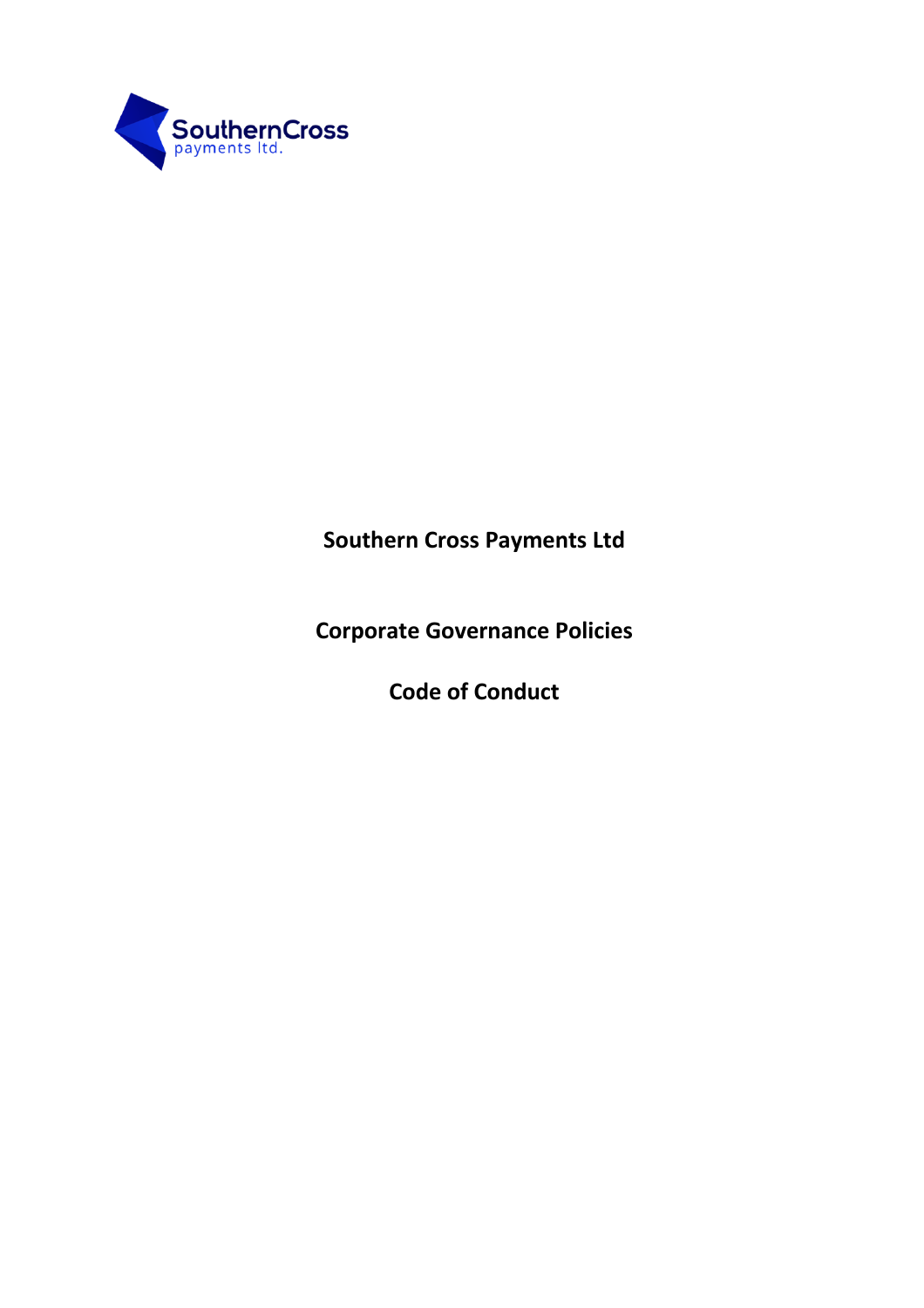## **1. Code of Conduct**

This code of conduct aims to encourage the appropriate standards of conduct and behaviour of the directors, officers, employees and contractors (collectively called the **employees**) of the Company.

Employees are expected to act with integrity and objectivity, striving at all times to enhance the reputation and performance of the Company.

## **1.1 General Principles**

- (a) Employees of the Company must act honestly, in good faith and in the best interests of the Company as a whole.
- (b) Employees have a duty to use due care and diligence in fulfilling the functions of their position and exercising the powers attached to their employment.
- (c) Employees must recognise that their primary responsibility is to the Company's shareholders as a whole.
- (d) Employees must protect the assets of the Company to ensure availability for legitimate business purposes and ensure all corporate opportunities are enjoyed by the Company.
- (e) Employees must not take advantage of their position for personal gain, or the gain of their associates.
- (f) Directors have an obligation to be independent in their judgements.
- (g) Confidential information received by employees in the course of the exercise of their duties remains the property of the Company. Confidential information can only be released or used with specific permission from the Company.
- (h) Employees have an obligation to comply with the spirit, as well as the letter, of the law which affects its operations, wherever it operates, and with the principles of this code. Where the Company operates overseas, it shall comply with the relevant local laws as well as any applicable Australian laws.

The Company views breaches of this code as serious misconduct. Employees who have become aware of any breaches of this code must report the matter immediately to the Company Secretary, or in his absence, the Chairman. The Company Secretary has the responsibility to report the breach to the appropriate senior management and to advise the relevant employee of the outcome and actions implemented.

Any employee who in good faith, reports a breach or a suspected breach will not be subject to any retaliation or recrimination for making that report.

Employees who breach the policies outlined in the Code may be subject to disciplinary action, including in the case of serious breaches, dismissal.

The Company will monitor compliance with the Code periodically by liaising with the Board, management and other Employees especially in relation to any areas of difficulty which arise from this Code and any other ideas or suggestions for improvement of it. Suggestions for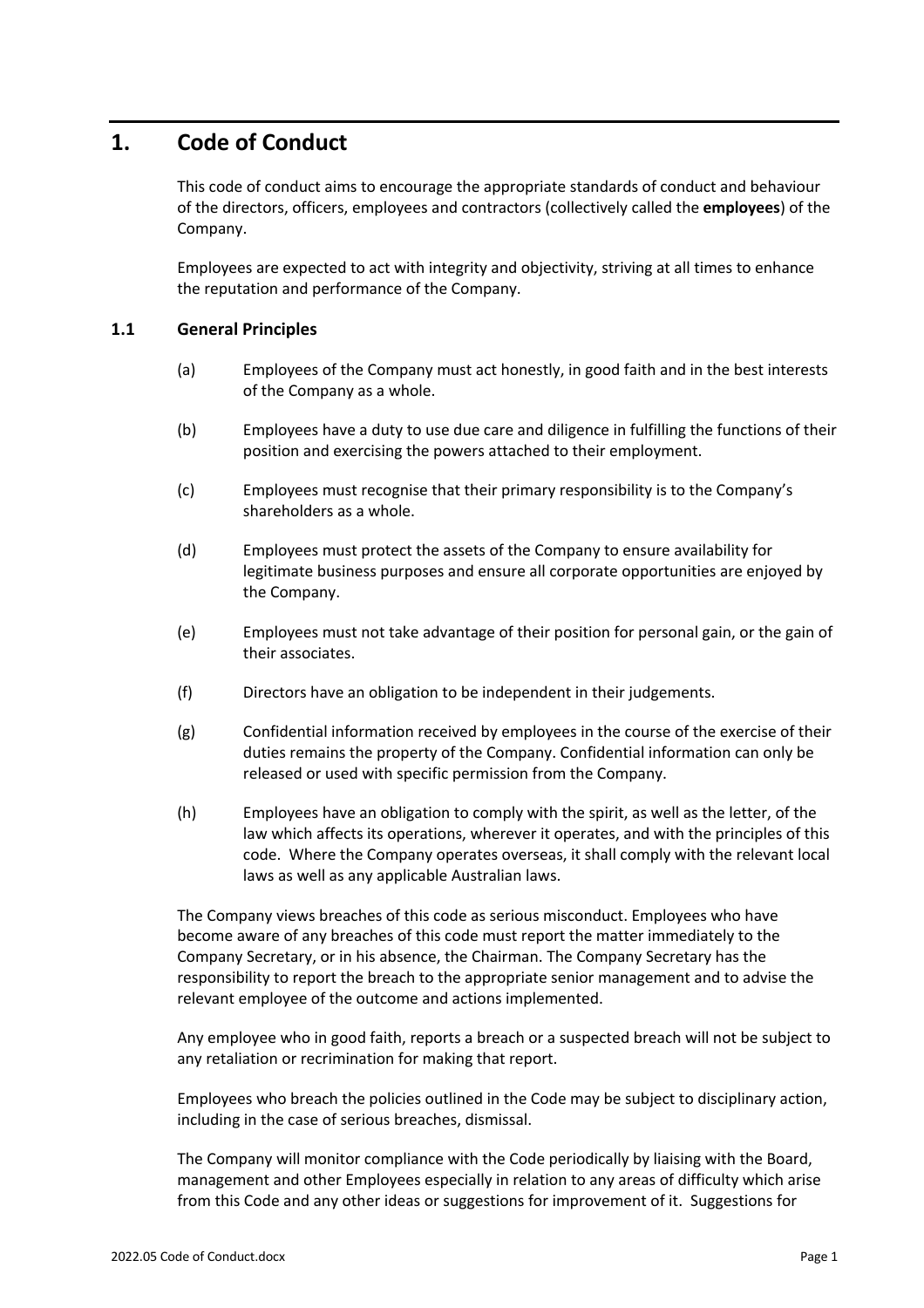improvements or amendments of the Code can be made at any time in writing to the Company Secretary.

At all times an employee must be able to act in the interests of the Company. Where the interests of associates, the personal interest of an employee or an employee's family may conflict with those of the Company, then the employee must immediately disclose such conflict and either:

- (a) eliminate the conflict, or
- (b) abstain from participation in any discussion or decision-making process in relation to the subject matter of the conflict.

Information concerning the activities or proposed activities of the Company, which is not public and which could materially affect the Company's share price must not be used for any purpose other than valid Company requirements.

## **1.2 Directors**

The following additional principles apply to Directors of the Company and aim to ensure directors have a clear understanding of the Company's expectations of their conduct.

(a) Fiduciary duties

All Directors have a fiduciary relationship with the shareholders of the Company. A Director occupies a unique position of trust with shareholders, which makes it unlawful for Directors to improperly use their position to gain advantage for themselves.

(b) Duties of Directors

Each Director must endeavour to ensure that the Company is properly managed so as to protect and enhance the interests of all shareholders. To this end, Directors need to devote sufficient time and effort to understand the Company's operations.

Directors should ensure that shareholders and the ASX are informed of all material matters which require disclosure and avoid or fully disclose conflicts of interest.

(c) Conflict of interest

Executive Directors must always be alert to the potential for a conflict of interest between their roles as executive managers and their fiduciary duty as Directors.

(d) Insider Trading

Information concerning the activities or proposed activities of the Company, which is not public and which could materially affect the Company's share price must not be used for any purpose other than valid Company requirements.

(e) Executive Chair and CFO

It is the responsibility of both the Executive Chair and the CFO to provide written assurances to the Board that in all material respects: